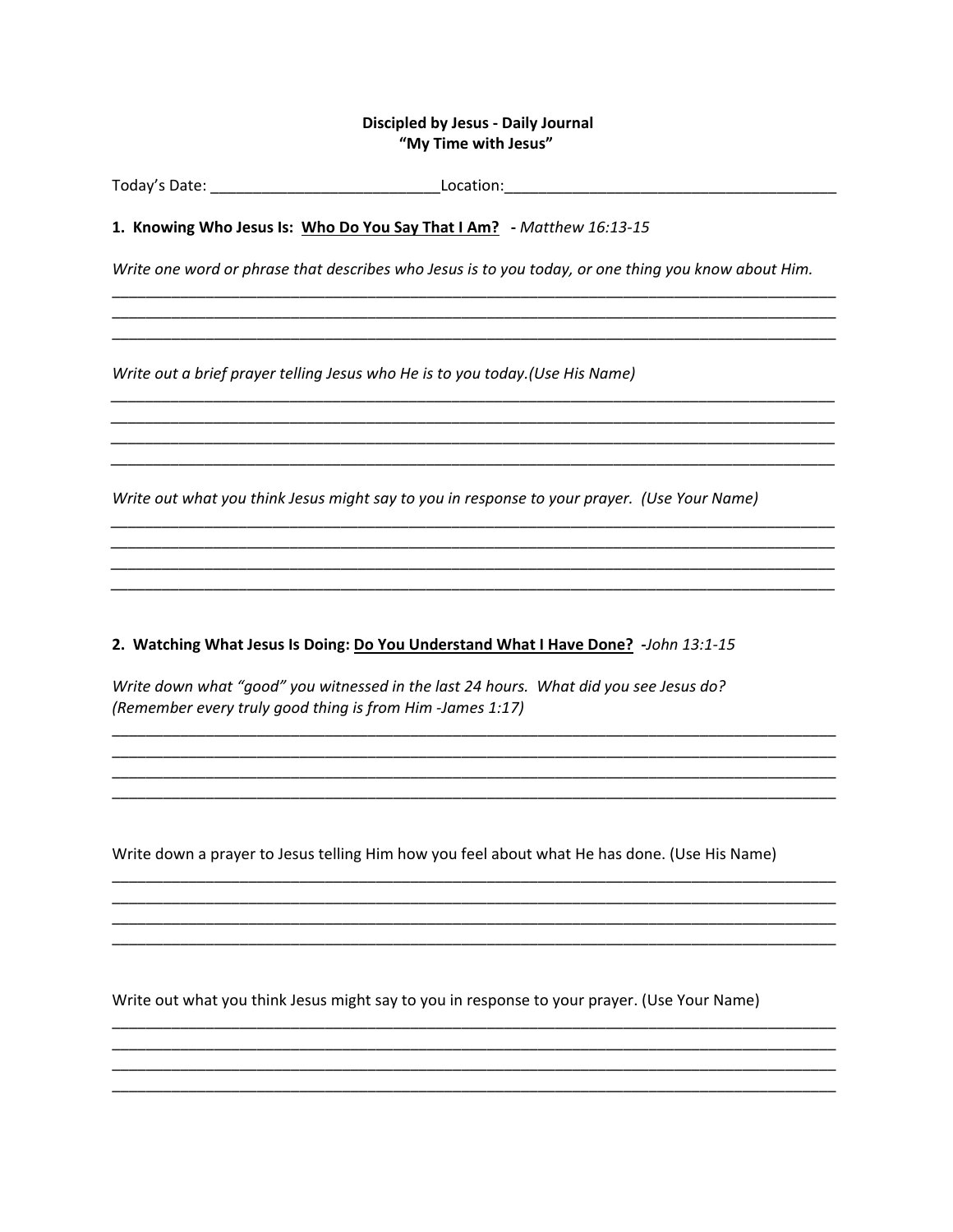## 3. Listening to What Jesus is Saying: Are You Listening To Me? - Matthew 17:5

Take 20 minutes to read your selected chapter or passage of scripture at a slow pace. As you read look for one key verse that you feel Jesus is speaking to you through.

Take the next 20 minutes to walk through the SOAP method.

Scripture: (Write out the one verse that Jesus was highlighting for you out of the passage you just read.)

Observation: (Write out in sentence form some key observations you have from this verse. Only look at the Bible verse, do not use study notes or commentaries. Try to be specific about what you observe.)

Application: (Write down in sentence form how Jesus might want you to apply this scripture in your life today. Be as specific as you can.)

Prayer: (Write down your prayer to Jesus, telling Him your response to what He is showing you in this verse. Keep your prayer focused on the observation and application of this verse.)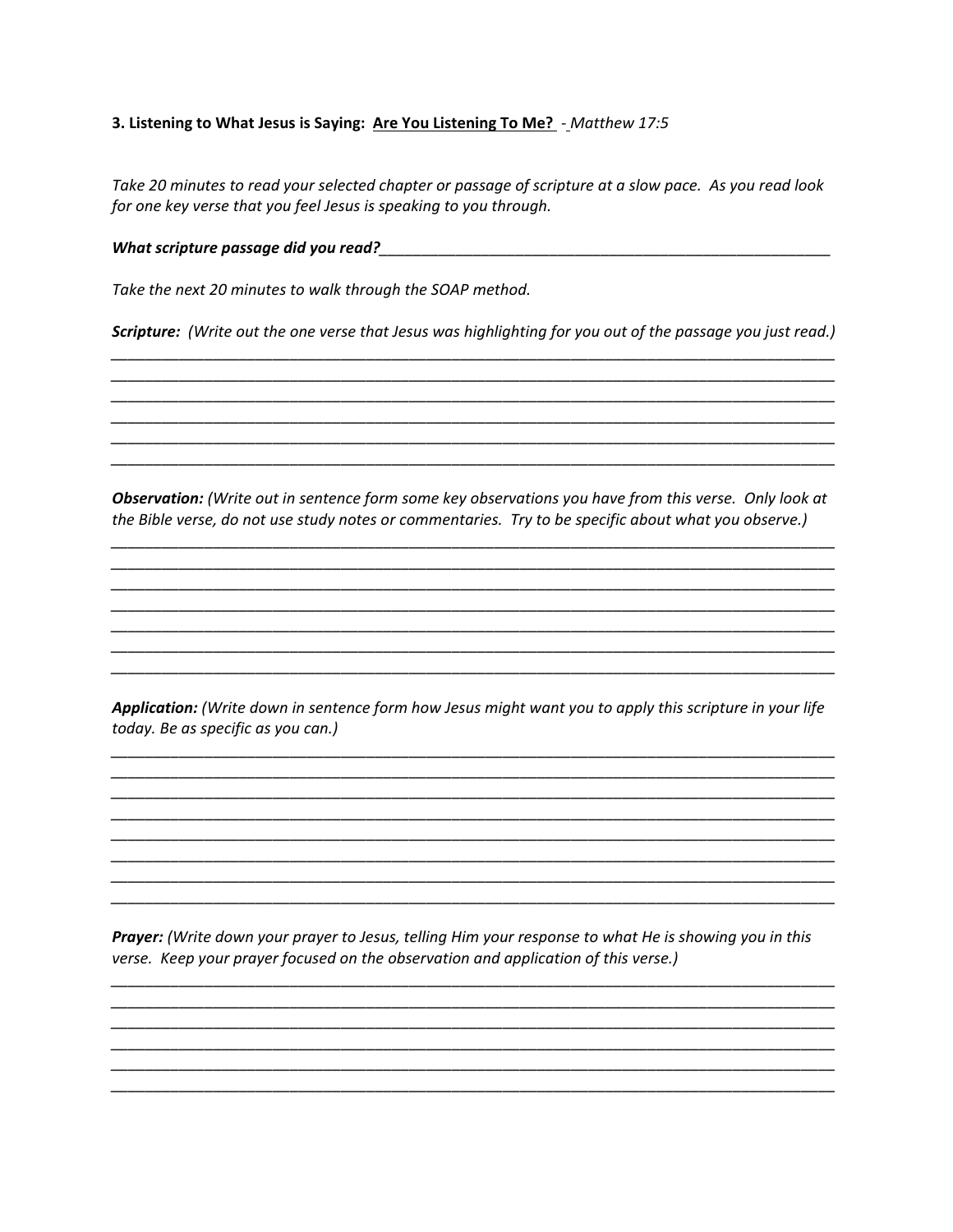4. Doing What Jesus Wants: Do You Truly Love Me? Then Care For and Feed My Sheep. - John 21:15

Write down what acts of obedience you think Jesus is calling you to today?

Obedience in caring for and feeding yourself personally:<br>
<u>Decis and the contract of the contract of the contract of the contract of the contract of the contract of the contract of the contract of the contract of the contr</u>

Obedience in caring for and feeding the body of Christ (other believers):

Obedience in caring for and feeding the lost people around you:

Write out a brief prayer telling Jesus your response to what you feel He is calling you to do. 

Write out what you think Jesus might say to you in response to your prayer. (Use Your Name)